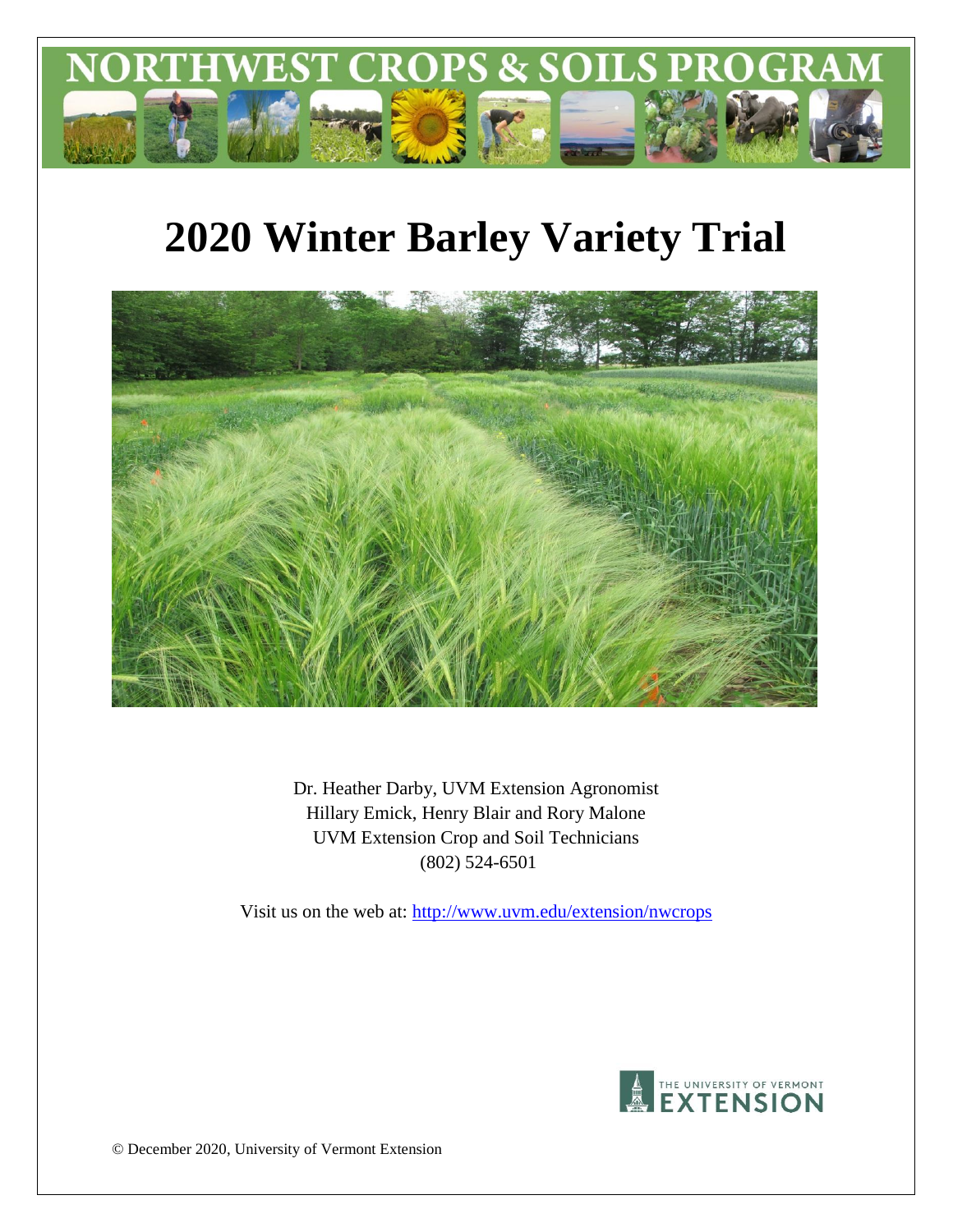#### **2020 WINTER BARLEY VARIETY TRIAL Dr. Heather Darby, University of Vermont Extension heather.darby[at]uvm.edu**

With the development of a robust localvore movement and the revival of the small grains industry in the Northeast, craft breweries and distilleries have expressed an interest in sourcing local barley for malting. Malting barley must meet specific quality characteristics, such as moderate protein content and high germination rate. Winter barley has not been traditionally grown in the Northeast due to severe winterkill. However, newly developed varieties and a changing climate have encouraged our team to investigate this crop for the area. In 2019-2020, UVM Extension's Northwest Crops and Soils Program conducted a winter barley trial to evaluate the yield, quality and agronomic characteristics of malting barley varieties.

### **MATERIALS AND METHODS**

A winter barley variety trial was initiated at Borderview Research Farm in Alburgh, VT. Winter barley was planted on 20-Sep 2019. 29 winter varieties (Table 1) were planted in a randomized complete block design with three replicates. The seedbed was prepared by conventional tillage methods. Plots were 5' x 20' and were seeded into a Benson rocky silt loam at 125 lbs ac<sup>-1</sup> with a Great Plains cone seeder. Rows were spaced at 6". All plots were managed with practices similar to those used by producers in the surrounding areas (Table 2).

| <b>Variety</b>          | <b>Row</b><br><b>Type</b> | <b>Seed Source</b>             |
|-------------------------|---------------------------|--------------------------------|
| Charles                 | 2                         | Univ of Idaho Foundation Seed  |
| Thoroughbred            | 6                         | VA Tech                        |
| Endeavor                | $\overline{2}$            | Univ of Idaho Foundation Seed  |
| Wintmalt                | $\overline{2}$            | Tri State Seeds                |
| DH130910                | $\overline{2}$            | <b>Oregon State University</b> |
| DH140088                | $\overline{2}$            | <b>Oregon State University</b> |
| DH140963                | $\overline{2}$            | <b>Oregon State University</b> |
| DH141132                | $\overline{2}$            | <b>Oregon State University</b> |
| Flavia                  | $\overline{2}$            | Ackermann Saatzucht            |
| Lyberac                 | $\overline{2}$            | Ackermann Saatzucht            |
| Rossignola              | 6                         | Ackermann Saatzucht            |
| AC13/028/53 (Marouetta) | 6                         | Ackermann Saatzucht            |
| Hirondella              | 6                         | Ackermann Saatzucht            |
| Pixel                   | 6                         | <b>SECOBRA RECHERCHES</b>      |
| Visuel                  | 6                         | <b>SECOBRA RECHERCHES</b>      |
| Delicatesse             | $\overline{2}$            | <b>SECOBRA RECHERCHES</b>      |
| <b>KWS Orbit</b>        | 6                         | Albert Lea Seed                |
| <b>KWS</b> Flemming     | 6                         | Albert Lea Seed                |
| <b>KWS</b> Scala        | $\overline{2}$            | <b>KWS Cereals</b>             |
| <b>KWS Somerset</b>     | $\overline{2}$            | <b>KWS Cereals</b>             |
| <b>KWS</b> Donau        | $\overline{2}$            | <b>KWS</b> Cereals             |

**Table 1. Winter malting barley varieties and seed sources.**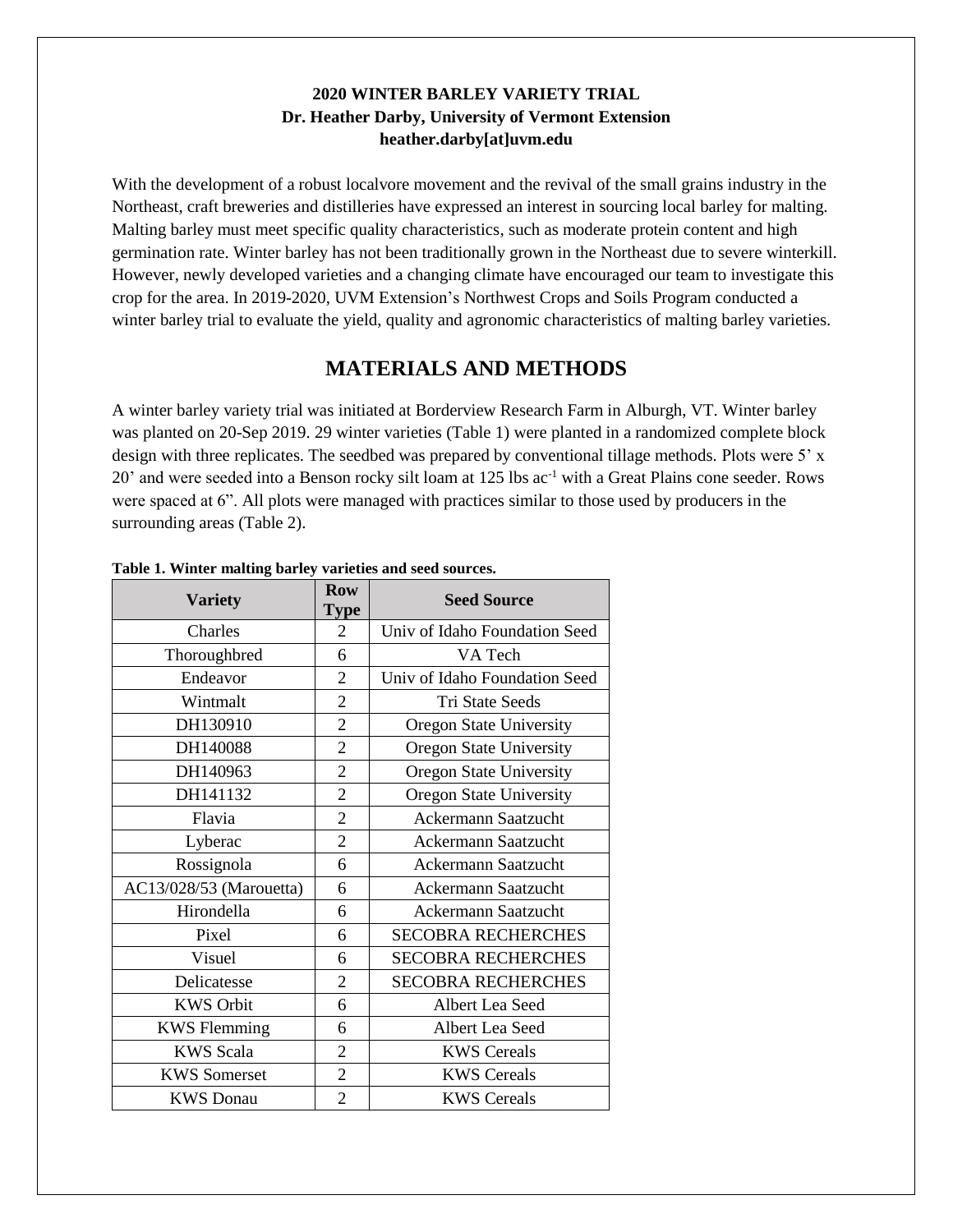| <b>KWS</b> Faro | 6                           | <b>KWS</b> Cereals |
|-----------------|-----------------------------|--------------------|
| MW12_4007-001   | 6                           | Univ of MN         |
| 08ARS509-1      | 2                           | <b>USDA-ARS</b>    |
| 08ARS632-5      | 2                           | <b>USDA-ARS</b>    |
| 13ARS537-13     | $\overline{c}$              | <b>USDA-ARS</b>    |
| 13ARS537-19     | $\overline{c}$              | <b>USDA-ARS</b>    |
| VA16M-81        | $\mathcal{D}_{\mathcal{L}}$ | VA Tech            |
| VA16M-84        | $\mathcal{D}_{\mathcal{L}}$ | VA Tech            |

| Table 2. Winter barley agronomic practices and trial information. |  |
|-------------------------------------------------------------------|--|
|-------------------------------------------------------------------|--|

|                              | Alburgh, VT                                    |  |  |  |  |  |
|------------------------------|------------------------------------------------|--|--|--|--|--|
| <b>Trial information</b>     | <b>Borderview Research Farm</b>                |  |  |  |  |  |
| Soil type                    | Benson rocky silt loam                         |  |  |  |  |  |
| <b>Previous crop</b>         | Spring grains                                  |  |  |  |  |  |
| Seeding Rate $(lbs ac^{-1})$ | 125                                            |  |  |  |  |  |
| <b>Row spacing (in)</b>      | 6                                              |  |  |  |  |  |
| <b>Replicates</b>            | 3                                              |  |  |  |  |  |
| <b>Planting date</b>         | 20-Sep 2019                                    |  |  |  |  |  |
| Harvest date                 | 7-Jul 2020                                     |  |  |  |  |  |
| Harvest area (ft)            | 5 x 20                                         |  |  |  |  |  |
| <b>Tillage operations</b>    | Fall plow, spring disk & spike tooth<br>harrow |  |  |  |  |  |

Fall emergence was measured on 29-Oct 2019 by comparing the populations of plants that had sprouted to the seeding rate. Winter survival was measured on 15-Apr 2020 by counting live plants per plot and comparing to fall emergence figures. Heading date was recorded through the spring as the date when at least 50% of the plot had headed. The trial was scouted for arthropod pests and plant diseases on 15-Jun 2020. Five plants from each plot were examined. The top two leaves were examined and evaluated for the presence of disease and insect damage. The Clive James, 'An Illustrated Series of Assessment Keys for Plant Diseases, Their Preparation and Usage' was used to identify and determine the severity of plant disease infection. Damage recorded as a percent of the leaf surface that was affected by each pest and disease. Heights and lodging were recorded on 7-Jul 2020 prior to harvest. Heights were measured, excluding awns, in centimeters for three plants in each plot, and lodging was assessed by visual estimate of the percentage of the plot was completely lodged and could not be harvested. Winter barley was harvested with an Almaco SPC50 small plot combine on 7-Jul 2020.

Following harvest, seed was cleaned with a small Clipper cleaner (A.T. Ferrell, Bluffton, IN). Quality measurements included standard testing parameters used by commercial malt houses. Plot yields were recorded. Harvest moisture was determined for each plot using a DICKEY-john Mini GAC moisture and test weight meter. Generally the heavier the barley is per bushel, the higher malting quality. A one-pound subsample was collected to determine quality. The samples were then ground into flour using the Perten LM3100 Laboratory Mill, and were evaluated for crude protein content using the Perten Inframatic 8600 Flour Analyzer. Falling number for all barley varieties were determined using the AACC Method 56-81B,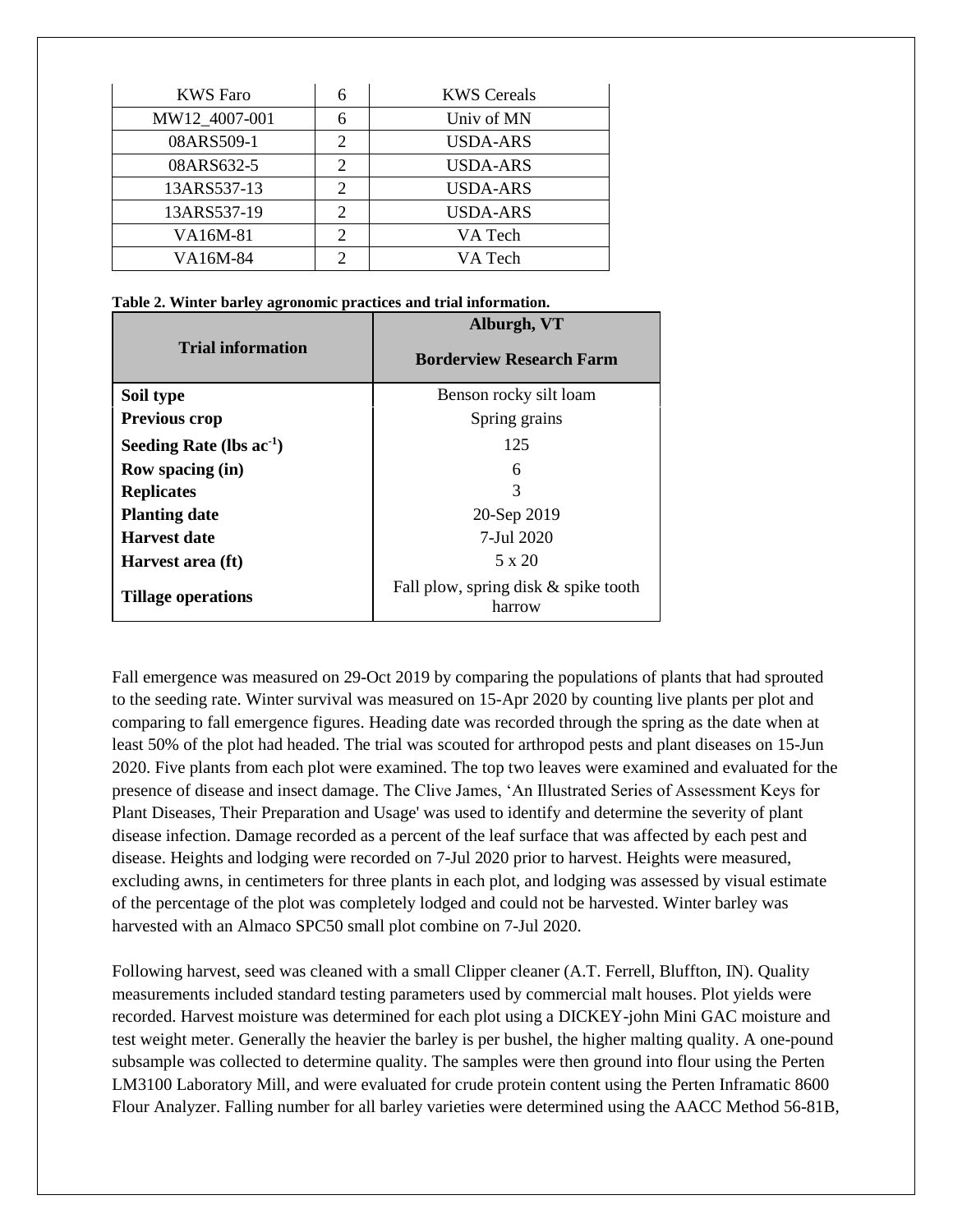AACC Intl., 2000 on a Perten FN 1500 Falling Number Machine. The falling number is related to the level of sprout damage that has occurred in the grain. It is measured by the time it takes, in seconds, for a stirrer to fall through a slurry of flour and water to the bottom of the tube. Falling numbers greater than 350 indicate low enzymatic activity and sound quality barley. A falling number lower than 200 indicates high enzymatic activity and poor quality. Deoxynivalenol (DON) analysis was analyzed using Veratox DON 2/3 Quantitative test from the NEOGEN Corp. This test has a detection range of 0.5 to 5 ppm. DON values greater than 1 ppm are considered unsuitable for human consumption. Percent germination (germination energy) was determined by incubating 100 seeds in 4.0 ml of water for 72 hours and counting the number of seeds that did not germinate. Each sample was run in duplicate. Grain assortment or plumpness was determined with the Pfeuffer Soritmat using 100g of clean seed, and was determined by the combining the amount of seed remaining on the 2.78mm and 2.38mm sieves.

Data was analyzed using mixed model analysis procedure of SAS (SAS Institute, 1999). Replications were treated as random effects, and treatments were treated as fixed. Mean comparisons were made using the Least Significant Difference (LSD) procedure when the F-test was considered significant ( $p<0.10$ ).

Variations in yield and quality can occur because of variations in genetics, soil, weather, and other growing conditions. Statistical analysis makes it possible to determine whether a difference among varieties is real or whether it might have occurred due to other variations in the field. At the bottom of each table a LSD value is presented for each variable (e.g. yield). Least Significant Differences at the 10% level of probability are shown. Where the difference between two varieties within a column is equal to or greater than the LSD value at the bottom of the column, you can be sure in 9 out of 10 chances that there is a real difference between the two varieties. In this example, variety A is significantly different from variety C, but not from variety B. The difference between A and B is equal to

725, which is less than the LSD value of 889. This means that these varieties did not differ in yield. The difference between A and C is equal to 1454, which is greater than the LSD value of 889. This means that the yields of these varieties were significantly different from one another. The letters 'a' and 'b' indicate which varieties are statistically similar to each other in terms of yield; variety B is

| <b>Variety</b> | Yield              |
|----------------|--------------------|
| A              | $3161^{b}$         |
| B              | 3886 <sup>ab</sup> |
| e              | $4615^a$           |
| <b>LSD</b>     | 889                |

similar to both varieties A and C, but variety A and C are not statistically similar to each other.

#### **RESULTS AND DISCUSSION**

Seasonal precipitation and temperature recorded at a weather station in Alburgh, VT are shown in Table 3. Historical averages are for 30 years of data (1981-2010). The fall weather was overall warm and moist, leading to good establishment and winter survival. The spring overall was cooler and drier than normal, with the early summer months of June and early July much warmer and drier than normal. There were 5165 growing degree days between fall of 2019 and spring of 2020, three more growing degree days than the 30 year average.

| Alburgh, VT                       | <b>Sep-19</b> | <b>Oct-19</b> | <b>Nov-19</b> | $Mar-20$ | $Apr-20$ | $\mathbf{Mav-}20$ | <b>Jun-20</b> | Jul-20 |
|-----------------------------------|---------------|---------------|---------------|----------|----------|-------------------|---------------|--------|
| Average temperature $(^{\circ}F)$ | 68.3          | 60.0          | 50.4          | 35.0     | 41.6     | 56.1              | 66.9          | 74.8   |
| Departure from normal             | $-0.51$       | $-0.51$       | ے ب           | 3.94     | $-3.19$  | $-0.44$           | 0.08          | 4.1.   |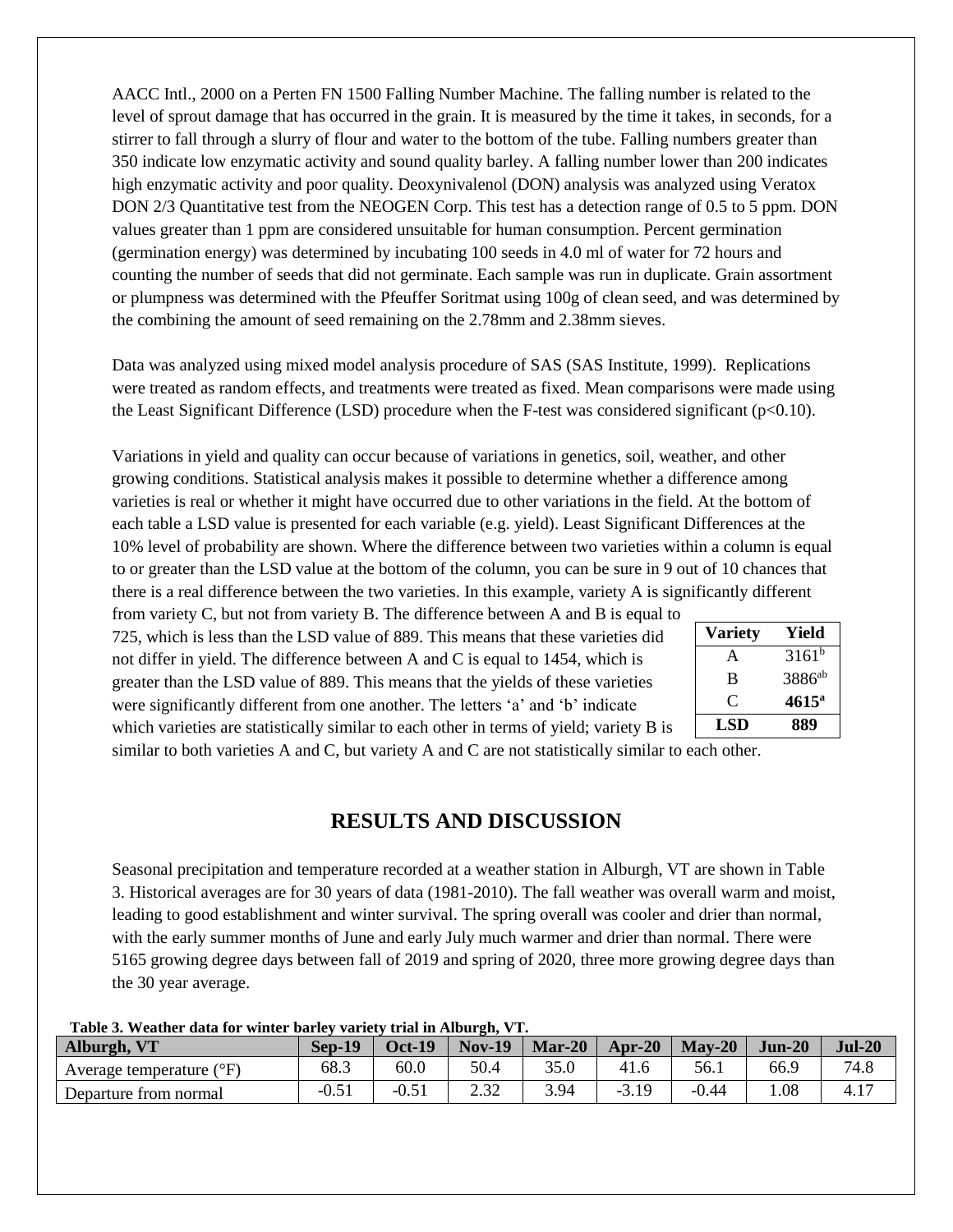| Precipitation (inches)                      | 3.87 | 6.32 | 2.38    | 2.79 | 2.09    | 2.35    | 1.86    | 3.94    |
|---------------------------------------------|------|------|---------|------|---------|---------|---------|---------|
| Departure from normal                       | 0.21 | 2.76 | $-0.74$ | 0.57 | $-0.72$ | $-1.04$ | $-1.77$ | $-0.28$ |
|                                             |      |      |         |      |         |         |         |         |
| Growing Degree Days (base)<br>$32^{\circ}F$ | 840  | 571  | 128     | 193  | 315     | 746     | 1046    | 1326    |
| Departure from normal                       | -15  | 58   | $-122$  | 27   | -99     | $-13$   | 35      | 132     |

\*Based on weather data from a Davis Instruments Vantage Pro2 with WeatherLink data logger. Historical averages are for 30 years of NOAA data (1981-2010) from Burlington, VT.

The variety with the highest fall emergence was Endeavor, with 93.3% of planted seed emerging. This was statistically the same as all but three other varieties: 08ARS632-5, MW12\_4007-001, and Flavia, which all had fall emergence below 85%. The variety with the best winter survival was Orbit; 100% of the plants of this variety survived the winter without any winterkill. This was statistically similar to 13 other varieties with 95% or greater survival (Table 4). Heading dates for all varieties fell within a six day period between May 26 to June 1. The weather at heading date is often related to fusarium infection and presence of deoxynivalenol toxin, with colder, wetter weather associated with higher infection rates and higher toxin concentrations. The late May weather in 2020 was warm and dry and was not conducive to fungus growth. One rep of each variety tested for DON (data not shown). All samples tested below detectable limit for the DON vomitoxin test  $(<0.5$  ppm).

Disease and pest scouting occurred on 15-Jun 2020. Scouters examined the top two leaves from five plants per plot and recorded the percentage of the foliar surface that was damaged by several different pests and foliar diseases. Foliar diseases reduce photosynthetic leaf area, use nutrients, and increase respiration and transpiration within colonized host tissues. Diseased plants may exhibit reduced vigor, growth, and seed fill. Earlier occurrence, greater degree of host susceptibility, and longer duration of conditions favorable for disease development can increase the yield loss. When scouted on 20-Jun, each plot was assessed for several distinct diseases. These individual disease ratings were combined into a single foliar disease rating for statistical analysis.

64% of plants examined had some degree of leaf spotting caused by foliar diseases. The average infected plant had 3.9% of the foliar surface affected by leaf spots. Powdery mildew was the most prevalent foliar disease in the winter barley trial. 44% of plants examined had powdery mildew, with an average of 7.5% of the foliar surface affected in infected plants. 30% of plants were infected with leaf rust although the infected plants averaged only 1.8% of the foliar surface affected. The variety with the lowest disease burden was KWS Orbit, with 1.6% of the foliar surface affected in the average plant of this variety. Most other varieties were statistically similar with less than 7% of foliar surface affected by disease. The varieties DH140088, MW12\_4007-001, KWS Donau, Lyberac, and 13ARS537-13 had more than 7% of their foliar surface affected by pathogens.

Damage was noted from several arthropod pests including thrips, mites, aphids, slugs, and cereal leaf beetle. Leaf damage from all pests was combined into a single arthropod pest damage category for statistical analysis. The most common arthropod pests noted were mites. 78% of plants scouted showed mite damage. Thrips affected only 15% of plants scouted. 7% of plants showed damage from cereal leaf beetle. 2% of plants showed damage from European corn borer. Aphids and slug affected less than 1% of plants scouted. No individual pest damaged more than 4% of foliar surface on average. MW12\_4007-001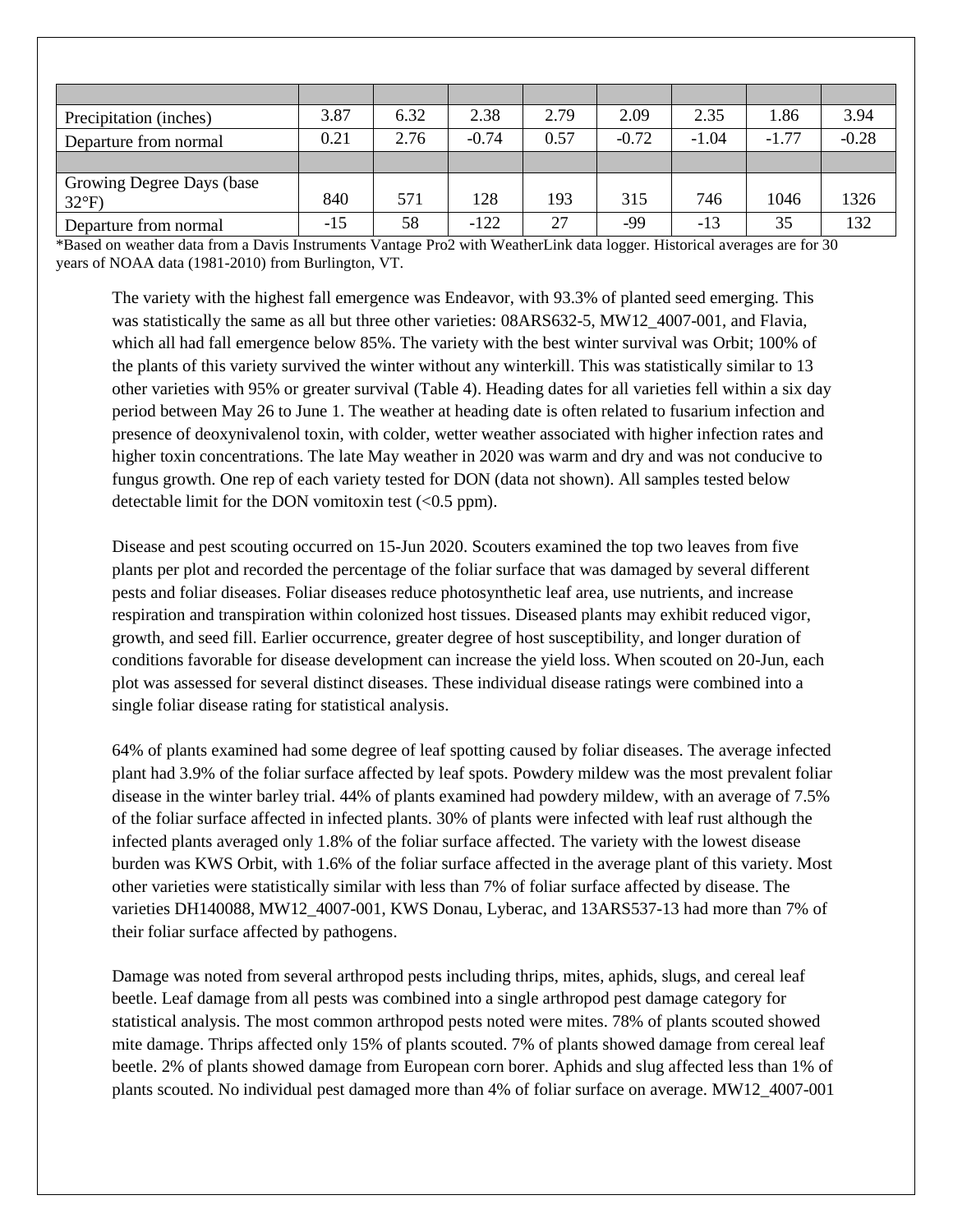had the least pest damage, with less than 1% of foliar surface affected on average. The variety exhibiting most pest damage was Somerset, with 6.92% of foliar surface damaged by pests.

|                     | <b>Spring</b><br><b>Emergence</b> | <b>Winter</b><br>survival | <b>Heading</b><br>date | <b>Disease</b>        | <b>Arthropod</b><br><b>Damage</b> | <b>Height</b>         | <b>Lodging</b>    |
|---------------------|-----------------------------------|---------------------------|------------------------|-----------------------|-----------------------------------|-----------------------|-------------------|
| <b>Variety</b>      |                                   |                           |                        | % foliar              | % foliar                          |                       |                   |
|                     | $\frac{0}{0}$                     | $\frac{0}{0}$             |                        | surface               | surface                           | $\mathbf{cm}$         | $\frac{0}{0}$     |
|                     |                                   |                           |                        | affected              | affected                          |                       |                   |
| 08ARS509-1          | $88.3^{ab}$                       | $88.3$ ef                 | 26-May                 | 2.32 <sup>ef</sup>    | $2.54^{b-e}$                      | $62.1^{\text{e-g}}$   | $0.0^d$           |
| 08ARS632-5          | $83.3^{bc}$                       | $90.0$ <sup>d-f</sup>     | 30-May                 | $2.65$ ef             | $3.97b-d$                         | $63.3^{d-f}$          | $0.0^d$           |
| 13ARS537-13         | 91.7 <sup>a</sup>                 | 86.7 <sup>f</sup>         | 26-May                 | $7.17^{a-e}$          | 1.58 <sup>de</sup>                | 48.8 <sup>p</sup>     | $0.0^d$           |
| 13ARS537-19         | $86.7^{a-c}$                      | $91.7^{\text{c-f}}$       | 26-May                 | $5.93^{c}$ f          | $2.64^{b-e}$                      | $51.2^{m-p}$          | 1.7 <sup>cd</sup> |
| AC13/028/53         |                                   |                           |                        |                       |                                   |                       |                   |
| (Marouetta)         | 88.3ab                            | $96.7^{a-c}$              | 26-May                 | 2.94 <sup>ef</sup>    | $3.04b-e$                         | 70.3 <sup>bc</sup>    | $9.3^{bc}$        |
| Charles             | 88.3ab                            | $96.7^{a-c}$              | 26-May                 | $3.69^{d-f}$          | $2.82^{b-e}$                      | 49.6 <sup>op</sup>    | 1.7 <sup>cd</sup> |
| Delicatesse         | 90.0 <sup>ab</sup>                | $93.3^{b-e}$              | $27$ -May              | 1.67 <sup>ef</sup>    | $4.42^{a-c}$                      | $54.8^{i-p}$          | 1.7 <sup>cd</sup> |
| DH130910            | $91.0^{\rm a}$                    | $96.7^{a-c}$              | 27-May                 | 1.70 <sup>ef</sup>    | $4.38^{a-c}$                      | $60.0$ <sup>f-j</sup> | $0.0^d$           |
| DH140088            | 88.3ab                            | $90.0^{d-f}$              | 26-May                 | $12.41^a$             | $4.78^{a-c}$                      | $57.1^{g-m}$          | $0.0^d$           |
| DH140963            | 90.0 <sup>ab</sup>                | $95.0^{a-d}$              | 29-May                 | 1.88 <sup>ef</sup>    | $3.22^{b-d}$                      | $58.3^{f-k}$          | 0.0 <sup>d</sup>  |
| DH141132            | 91.7 <sup>a</sup>                 | $93.3^{b-e}$              | 28-May                 | 2.59 <sup>ef</sup>    | $4.06b-d$                         | $59.6^{f-k}$          | $0.0^d$           |
| Endeavor            | $93.3^{\rm a}$                    | $95.0^{a-d}$              | 29-May                 | $5.14^{c-f}$          | $2.64^{b-e}$                      | $67.1^{\text{c-e}}$   | $0.0^d$           |
| Flavia              | 80.0 <sup>c</sup>                 | 88.3 <sup>ef</sup>        | $26$ -May              | $5.31^{c-f}$          | 4.36 <sup>bc</sup>                | $54.4^{j-p}$          | 0.0 <sup>d</sup>  |
| Hirondella          | 90.0 <sup>ab</sup>                | $96.7^{a-c}$              | 27-May                 | 2.49 <sup>ef</sup>    | $3.56^{b-d}$                      | $60.7f-i$             | $0.0^d$           |
| <b>KWS</b> Donau    | 90.0 <sup>ab</sup>                | $93.3^{b-e}$              | 29-May                 | $10.14^{a-c}$         | $3.30^{b-d}$                      | $58.4^{f-1}$          | 0.7 <sup>d</sup>  |
| <b>KWS</b> Faro     | 90.0 <sup>ab</sup>                | $95.0^{a-d}$              | 26-May                 | 1.70 <sup>ef</sup>    | $3.17^{b-e}$                      | $56.0^{j-n}$          | 0.0 <sup>d</sup>  |
| <b>KWS</b> Flemming | 86.7 <sup>a-c</sup>               | $91.7^{\text{c-f}}$       | 27-May                 | $4.62c-f$             | $2.82^{b-e}$                      | $68.2^{b-d}$          | $0.0^d$           |
| <b>KWS</b> Orbit    | 91.7 <sup>a</sup>                 | 100.0 <sup>a</sup>        | 27-May                 | 1.59 <sup>f</sup>     | $2.37c-e$                         | $72.0^{a-c}$          | $0.0^d$           |
| <b>KWS</b> Scala    | 90.0 <sup>ab</sup>                | $93.3^{b-e}$              | 30-May                 | $3.98^{d-f}$          | $4.40^{a-c}$                      | $55.7^{i-n}$          | 0.0 <sup>d</sup>  |
| <b>KWS</b> Somerset | 90.0 <sup>ab</sup>                | $91.7^{\text{c-f}}$       | 29-May                 | 2.26 <sup>ef</sup>    | 6.92 <sup>a</sup>                 | $62.6^{d-g}$          | $0.0^d$           |
| Lyberac             | 91.7 <sup>a</sup>                 | $95.0^{a-d}$              | 27-May                 | $8.95^{a-d}$          | 5.00 <sup>ab</sup>                | $53.6^{k-p}$          | 5.0 <sup>cd</sup> |
| MW12_4007-001       | $83.3^{bc}$                       | $96.7^{a-c}$              | 26-May                 | $12.29^{ab}$          | 0.67 <sup>e</sup>                 | $66.8^{c-e}$          | 71.7 <sup>a</sup> |
| Pixel               | 90.0 <sup>ab</sup>                | $96.7^{a-c}$              | 26-May                 | 2.29 <sup>ef</sup>    | $3.38^{b-d}$                      | $51.0^{n-p}$          | $0.0^d$           |
| Rossignola          | 88.3ab                            | $91.7^{c-f}$              | 26-May                 | 1.68 <sup>ef</sup>    | $3.53^{b-d}$                      | $55.1^{i-n}$          | $0.0^d$           |
| Thoroughbred        | 91.7 <sup>a</sup>                 | 98.3ab                    | 26-May                 | $6.79b-f$             | $2.60^{b-e}$                      | $57.3^{f-1}$          | $13.3^{b}$        |
| VA16M-81            | 91.7 <sup>a</sup>                 | $95.0a-d$                 | 26-May                 | $5.24$ <sup>c-f</sup> | $3.08b-e$                         | 77.9 <sup>a</sup>     | $0.0^d$           |
| VA16M-84            | 91.7 <sup>a</sup>                 | $96.7^{a-c}$              | 26-May                 | $4.47^{d-f}$          | $2.92^{b-e}$                      | 74.0 <sup>ab</sup>    | $0.0^d$           |
| Visuel              | $86.7^{a-c}$                      | $88.3$ ef                 | $27$ -May              | $1.84$ <sup>ef</sup>  | $2.78^{b-e}$                      | $52.8^{1-p}$          | 2.7 <sup>cd</sup> |
| Wintmalt            | 91.7 <sup>a</sup>                 | 98.3ab                    | $1-Jun$                | 1.97 <sup>ef</sup>    | $3.49^{b-d}$                      | $62.0^{\text{e-h}}$   | 0.0 <sup>d</sup>  |
| <b>Trial Mean</b>   | 89.2                              | 93.8                      | 27-May                 | 4.40                  | 3.39                              | 60.0                  | 3.7               |
| LSD(0.10)           | 6.72                              | 6.02                      | <b>NS</b>              | 5.56                  | 2.54                              | 6.02                  | 7.97              |

 **Table 4. Agronomic characteristics for winter barley variety trial in Alburgh, VT.**

Varieties that share a letter are statistically similar for that parameter. The top performer is indicated in **bold.** NS indicates that no significant difference was detected.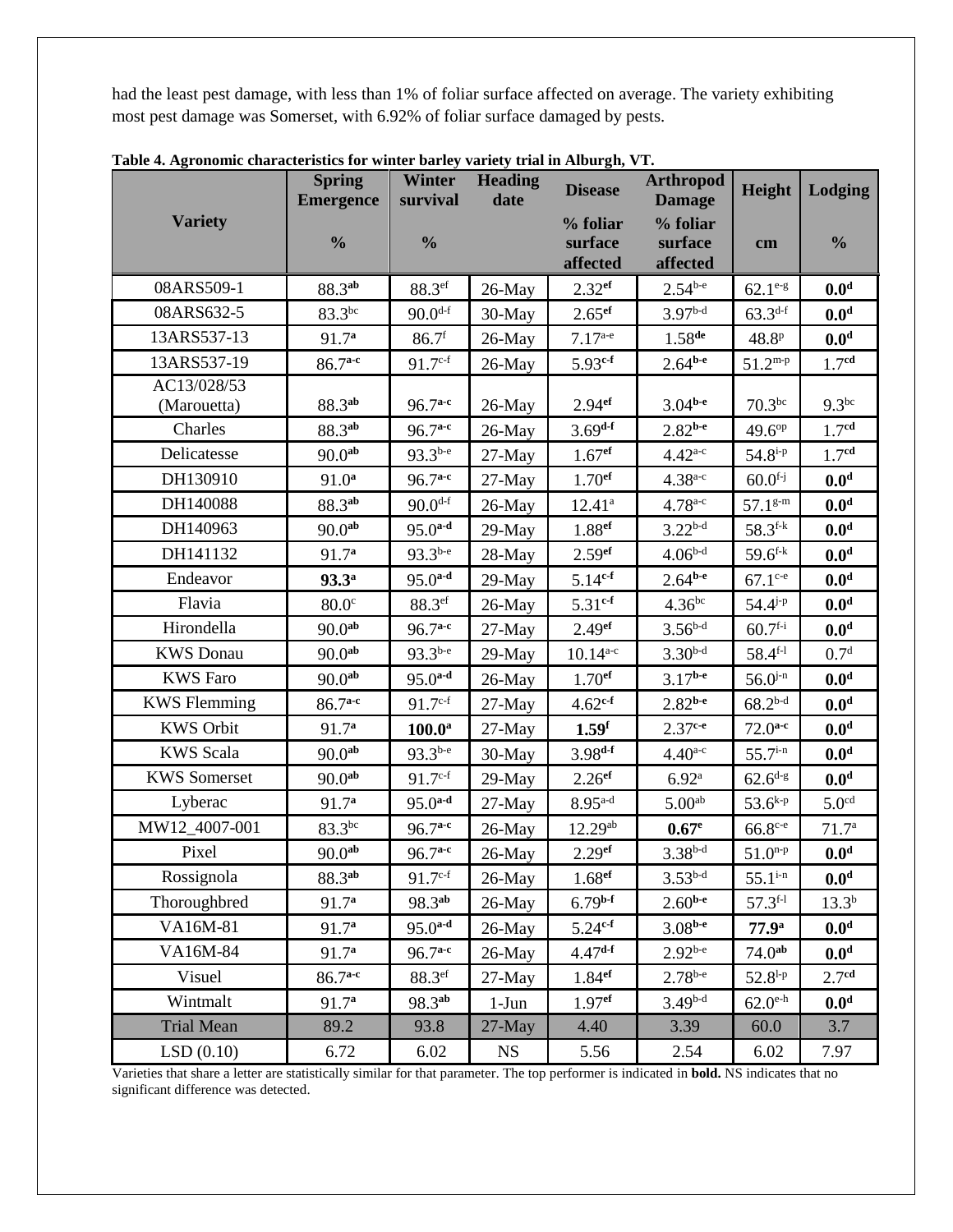Heights and lodging were measured prior to harvest. Taller plants can be desirable for better competition against weeds; however very tall plants can be prone to lodging. The tallest variety was VA16M-81 at 77.9 cm tall. This was statistically similar to VA16M-84 and KWS Orbit, both more than 70 cm tall. Although not in the statistically tallest group, MW12\_4007-001 had the highest degree of lodging. 71.7% of this variety was too lodged to be harvested. Thoroughbred and AC13/028/53 were statistically similar and experienced 13.3% and 9.3% lodging respectively.

| <b>Variety</b>             | <b>Yield</b><br>@13.5%<br>moisture<br>content | <b>Moisture</b>     | <b>Test</b><br>Weight          | <b>Crude</b><br><b>Protein</b><br>@ 12%<br>moisture<br>content | <b>Falling</b><br><b>Number</b> | <b>Germination</b>  | <b>Plumpness</b>    |
|----------------------------|-----------------------------------------------|---------------------|--------------------------------|----------------------------------------------------------------|---------------------------------|---------------------|---------------------|
|                            | $\text{lbs}$ ac <sup>-1</sup>                 | $\frac{0}{0}$       | $\mathbf{lbs}\mathbf{bu}^{-1}$ | $\frac{0}{0}$                                                  | seconds                         | $\frac{0}{0}$       | $\frac{0}{0}$       |
| 08ARS509-1                 | $4303^{a-d}$                                  | $13.9^{b-g}$        | 44.0°8                         | $10.8^{\text{c-h}}$                                            | $402a-d$                        | $100.0^{\text{a}}$  | 91.9 <sup>ef</sup>  |
| 08ARS632-5                 | 3556 <sup>cd</sup>                            | $15.6^{\circ}$      | $42.5$ <sup>f-h</sup>          | $10.2^{\text{e-k}}$                                            | 411 <sup>a</sup>                | 98.7 <sup>a</sup>   | $98.1^{ab}$         |
| 13ARS537-13                | $3177^{\rm d}$                                | $14.7^{a-c}$        | $43.4^{e-g}$                   | $10.0g-m$                                                      | $362^{d-i}$                     | 99.0 <sup>a</sup>   | $94.2^{\text{c-e}}$ |
| 13ARS537-19                | 3887 <sup>a-d</sup>                           | $13.4^{c-j}$        | $46.7^{a-d}$                   | $11.1^{a-d}$                                                   | $380a-h$                        | 98.3 <sup>a</sup>   | $97.9^{ab}$         |
| AC13/028/53<br>(Marouetta) | 5310 <sup>a-c</sup>                           | $12.2^{i-n}$        | $45.7^{a-f}$                   | $9.9^{h-m}$                                                    | $358^{e-i}$                     | $96.7^{ab}$         | $98.6^{ab}$         |
| Charles                    | $4210^{a-d}$                                  | $12.6^{h-n}$        | $41.6^{gh}$                    | $10.1^{f-1}$                                                   | $408^{ab}$                      | 99.3 <sup>a</sup>   | $98.0^{ab}$         |
| Delicatesse                | $4806^{\text{a-d}}$                           | $13.6^{c-j}$        | $43.5^{\text{d-h}}$            | $10.5^{d-k}$                                                   | $355^{e-i}$                     | 86.0 <sup>bc</sup>  | 98.9 <sup>ab</sup>  |
| DH130910                   | $4546^{\text{a-d}}$                           | $13.2^{d-k}$        | $47.0^{a-c}$                   | $10.9a-f$                                                      | $369^{b-h}$                     | 80.3 <sup>c</sup>   | 98.8 <sup>ab</sup>  |
| DH140088                   | 3654 <sup>cd</sup>                            | $12.1^{j-n}$        | $43.4^{\text{e-h}}$            | 11.6 <sup>a</sup>                                              | $404^{\mathrm{a-c}}$            | $100.0^{\text{ a}}$ | $99.1^{\circ}$      |
| DH140963                   | $4668$ <sup>a-d</sup>                         | $14.3^{a-d}$        | $44.9^{b-f}$                   | $10.9^{a-e}$                                                   | $360^{e-i}$                     | $86.0\,^{\rm bc}$   | 99.0 <sup>a</sup>   |
| DH141132                   | $4685$ <sup>a-d</sup>                         | $14.0^{b-f}$        | 44.1 <sup>c-g</sup>            | $10.5^{c-i}$                                                   | $359^{e-i}$                     | 94.0 <sup>ab</sup>  | 98.5 <sup>ab</sup>  |
| Endeavor                   | $4541^{a-d}$                                  | $15.1^{ab}$         | $47.1^{a-c}$                   | $10.5^{c-i}$                                                   | $380a-h$                        | 99.0 <sup>a</sup>   | 97.4ab              |
| Flavia                     | $4603^{a-d}$                                  | $12.3^{h-n}$        | $46.1^{a-e}$                   | $9.7^{j-m}$                                                    | 329 <sup>ij</sup>               | 93.3 <sup>ab</sup>  | 99.1 <sup>ab</sup>  |
| Hirondella                 | 4975 <sup>a-c</sup>                           | $11.9^{k-n}$        | $44.0^{d-g}$                   | $10.9^{a-e}$                                                   | $350f-i$                        | $100.0^{\text{ a}}$ | $97.5^{ab}$         |
| <b>KWS</b> Donau           | $4451^{a-d}$                                  | $13.7c-g$           | $45.7^{\text{a-f}}$            | $10.8^{b-g}$                                                   | 329 <sup>ij</sup>               | 94.7 <sup>ab</sup>  | $99.6^{\mathrm{a}}$ |
| <b>KWS</b> Faro            | $5631$ <sup>a</sup>                           | $11.4^{mn}$         | $44.4^{\circ}$                 | $9.7^{k-m}$                                                    | $306^{\circ}$                   | $97.0^{ab}$         | $95.9^{b-d}$        |
| <b>KWS</b> Flemming        | 5606 <sup>ab</sup>                            | $12.1^{j-n}$        | $38.1^{\rm i}$                 | $11.2^{a-d}$                                                   | $412^a$                         | $91.0^{a-c}$        | 93.6 <sup>de</sup>  |
| <b>KWS</b> Orbit           | $5560^{ab}$                                   | $12.7^{\text{f-m}}$ | $38.4^{i}$                     | $10.5^{d-i}$                                                   | $366^{c-i}$                     | 58.3 <sup>d</sup>   | $98.1^{ab}$         |
| <b>KWS</b> Scala           | 3986 <sup>a-d</sup>                           | $14.3^{a-e}$        | $45.0^{b-f}$                   | $11.1^{a-d}$                                                   | $379$ <sup>a-h</sup>            | $92.0\,^{\rm ab}$   | 98.9 <sup>ab</sup>  |
| <b>KWS</b> Somerset        | $3905^{a-d}$                                  | $15.2^{ab}$         | 40.5 <sup>hi</sup>             | $11.0^{a-e}$                                                   | $352^{e-i}$                     | 96.7 <sup>a</sup>   | $99.6^{\mathrm{a}}$ |
| Lyberac                    | $4624^{a-d}$                                  | $13.4^{c-j}$        | 48.3 <sup>a</sup>              | 9.3 <sup>lm</sup>                                              | $384$ <sup>a-f</sup>            | 98.7 <sup>a</sup>   | 99.1 <sup>ab</sup>  |
| MW12_4007-001              | $4563^{a-d}$                                  | $11.5^{1-n}$        | 40.6 <sup>hi</sup>             | $10.9^{a-e}$                                                   | 391 <sup>a-e</sup>              | 99.7 <sup>a</sup>   | $85.2$ <sup>g</sup> |
| Pixel                      | 5502 <sup>ab</sup>                            | $11.6^{1-n}$        | $43.1^{\text{e-h}}$            | $10.8^{a-g}$                                                   | $371^{b-h}$                     | 97.3 <sup>ab</sup>  | $97.0^{a-c}$        |
| Rossignola                 | $4540$ <sup>a-d</sup>                         | $11.3^n$            | $45.7^{a-e}$                   | 9.2 <sup>m</sup>                                               | $341^{h-j}$                     | 99.3 <sup>a</sup>   | 98.9ab              |
| Thoroughbred               | 4498 <sup>a-d</sup>                           | 11.3 <sup>n</sup>   | $45.8^{a-e}$                   | $9.8^{i-m}$                                                    | $362^{d-i}$                     | 98.7 <sup>a</sup>   | $90.2^{\rm f}$      |
| VA16M-81                   | 3821b-d                                       | $12.9^{e-1}$        | 47.9 <sup>ab</sup>             | 11.6 <sup>ab</sup>                                             | $383a-g$                        | 98.0 <sup>a</sup>   | 99.4 <sup>a</sup>   |
| VA16M-84                   | 3979 <sup>a-d</sup>                           | $13.2^{d-k}$        | 48.0 <sup>ab</sup>             | $11.3^{a-c}$                                                   | $360^{e-i}$                     | 89.7 <sup>a-c</sup> | 99.4 <sup>a</sup>   |
| Visuel                     | $3635$ <sup>cd</sup>                          | $14.1^{b-f}$        | $43.6^{d-h}$                   | $10.5^{d-k}$                                                   | $341^{h-j}$                     | 94.7 <sup>ab</sup>  | 99.1 <sup>a</sup>   |
| Wintmalt                   | $4754^{a-d}$                                  | $14.8^{a-c}$        | $43.6^{d-h}$                   | $10.7^{\text{c-h}}$                                            | $343^{g-j}$                     | 99.0 <sup>a</sup>   | 98.6 <sup>ab</sup>  |
| <b>Trial Mean</b>          | 4482                                          | 13.2                | 44.2                           | 10.5                                                           | 367                             | 94.3                | 97.2                |
| LSD(0.10)                  | 1785                                          | 1.43                | 3.24                           | 0.83                                                           | 39.8                            | 11.6                | 3.03                |

**Table 5. Yield and quality data for winter barley variety trial in Alburgh, VT.**

Varieties that share a letter are statistically similar for that parameter. The top performer is indicated in **bold.** NS indicates that no significant difference was detected.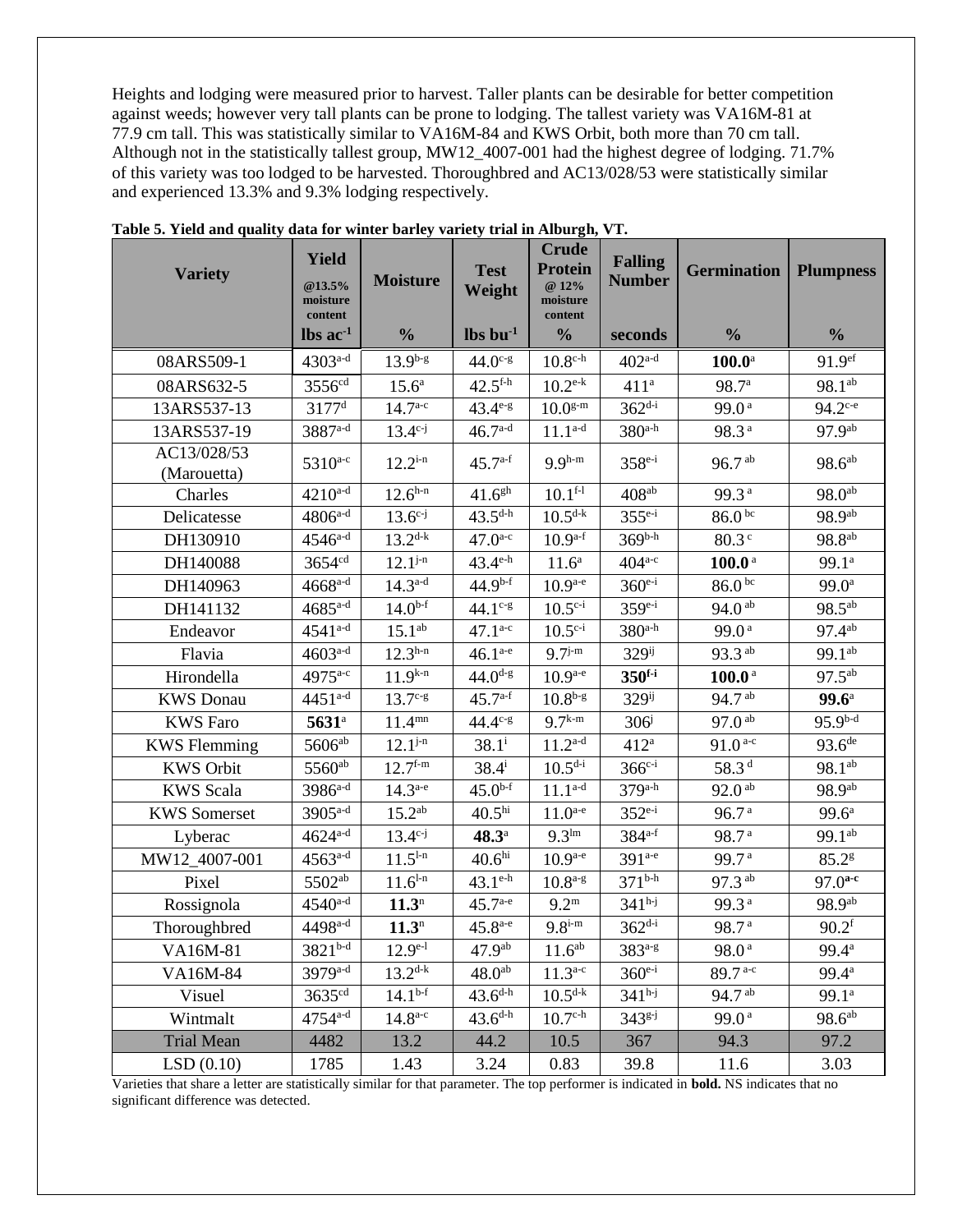Winter barley yields were good, averaging over two tons per acre (Table 5). The highest yielding variety was KWS Faro, with a yield of 5631 lbs ac<sup>-1</sup>. Warm, dry weather near harvest allowed for harvesting at nearly ideal timing for peak grain condition. Harvest moisture overall was low and few plots required drying down for storage. Falling number was also very good, with all varieties testing between 306 and 412 seconds, indicating sound grain quality. Protein for all varieties was between 9.2% and 11.6%, within the ideal range for protein for malting barley. Test weights were low overall, with no varieties meeting the industry standard of 50 lbs bu<sup>-1</sup>. Germination was variable, with several varieties exhibiting 100% germination (08ARS509-1, DH140088, and Hirondella). Fifteen other varieties were at or above the 95% germination rate desired for malting. Germination and other quality tests were performed within six weeks of harvest, so it is possible that many of the varieties that had lower germination rates will perform better after the dormant period, the length of which can be highly variety specific. Plumpness, a proxy for starch content and overall malting quality, was very good in this year's winter barley. All varieties were above the 80% industry minimum, with 24 of the varieties having plumpness over 95%.

Nineteen varieties had yields above two tons ac<sup>-1</sup> and plumpness over 90%, indicating both high yield and high quality for these varieties (Figure 1).



Figure 1. *Varieties with the same capital letter did not differ significantly by yield. Varieties with the same lower case letter did not differ significanlty by plumpness.*